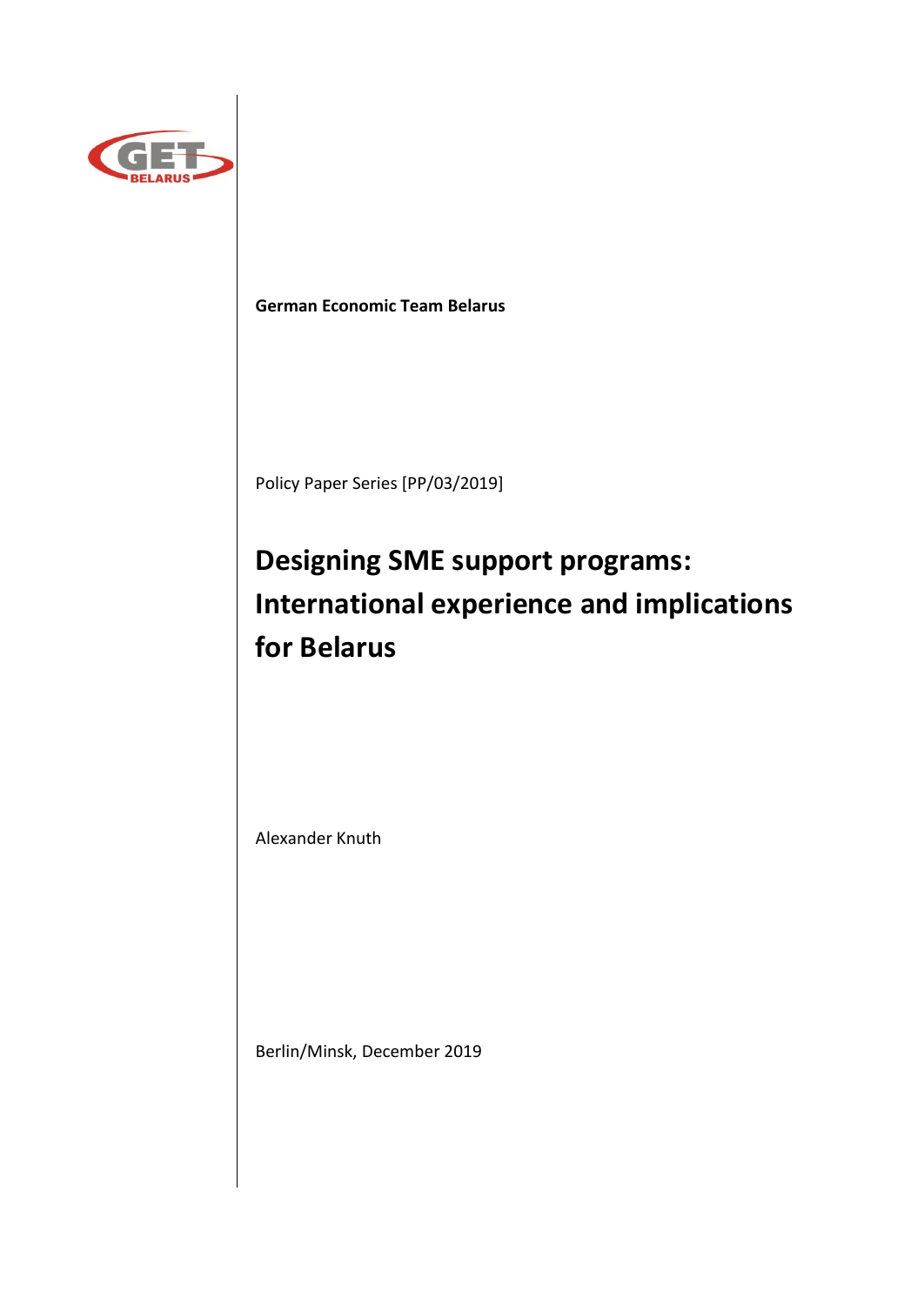# **About the German Economic Team Belarus (GET Belarus)**

The main purpose of GET Belarus is to conduct a dialogue on economic policy issues with the government, civil society, and international organizations. Experts of German Economic Team have experience in policy advice in several transition economies, including Ukraine, Georgia and Moldova. In Belarus the German Economic Team provides information and analytical support to the Council of Ministers, the National Bank, the Ministry of Foreign Affairs, the Ministry of Economy and other institutions involved in the process of formation and implementation of economic policy.

## **German Economic Team Belarus**

c/o Berlin Economics Schillerstr. 59 D-10627 Berlin Tel: +49 30 / 20 61 34 64 0 Fax: +49 30 / 20 61 34 64 9 E-Mail: info@get-belarus.de www.get-belarus.de

© 2019 German Economic Team Belarus All rights reserved.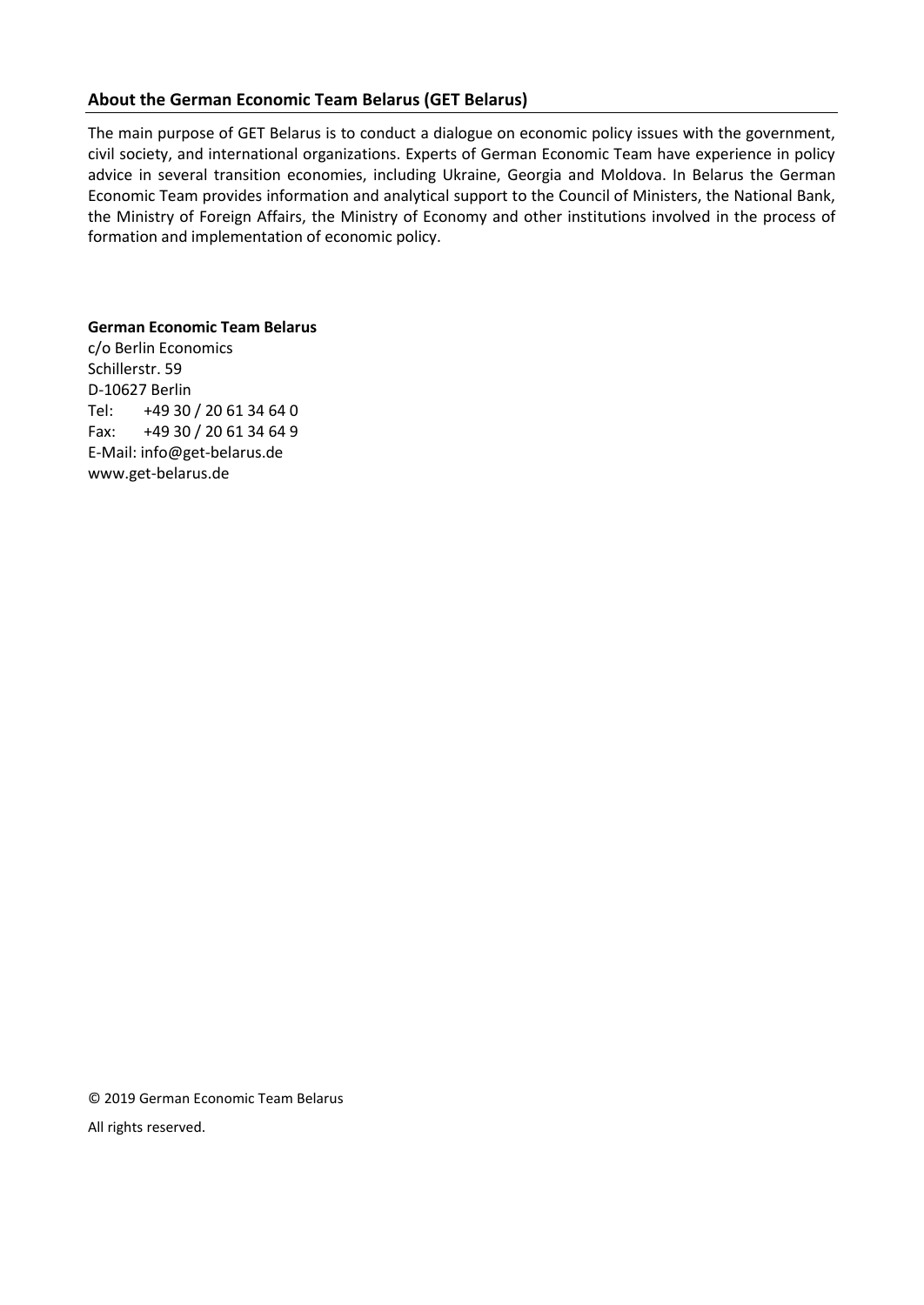# **Designing SME support programs: International experience and implications for Belarus**

## **Executive Summary**

To date, SME support in Belarus has mainly consisted of concessional loans. The Belarusian government now wants to put SME support on a broader footing and, above all, to include non-financial support instruments such as training and advisory services in its range of support offers.

Since the reorganization of SME support is beginning from scratch, Belarus has the opportunity to take account of international experience and lessons learned.

40 years of international experience in SME support show that only a few growth-oriented start-ups and SMEs create innovation and jobs. SME support is therefore effective if it focuses on growth-oriented startups and SMEs. A broad support of SMEs, in particular a broad stimulation of start-ups in all sectors and in all regions, has little or even negative macroeconomic effects.

Sophisticated selection mechanisms are necessary for the selection of eligible projects to be supported. The form of state financing of the support infrastructure also plays an important role in the selection of eligible projects, as international experience has shown that some forms of financing provide false incentives for start-up centers and business incubators.

### **Author**

Dr. Alexander Knuth knuth@berlin-economics.com +49 30 20 61 34 64 0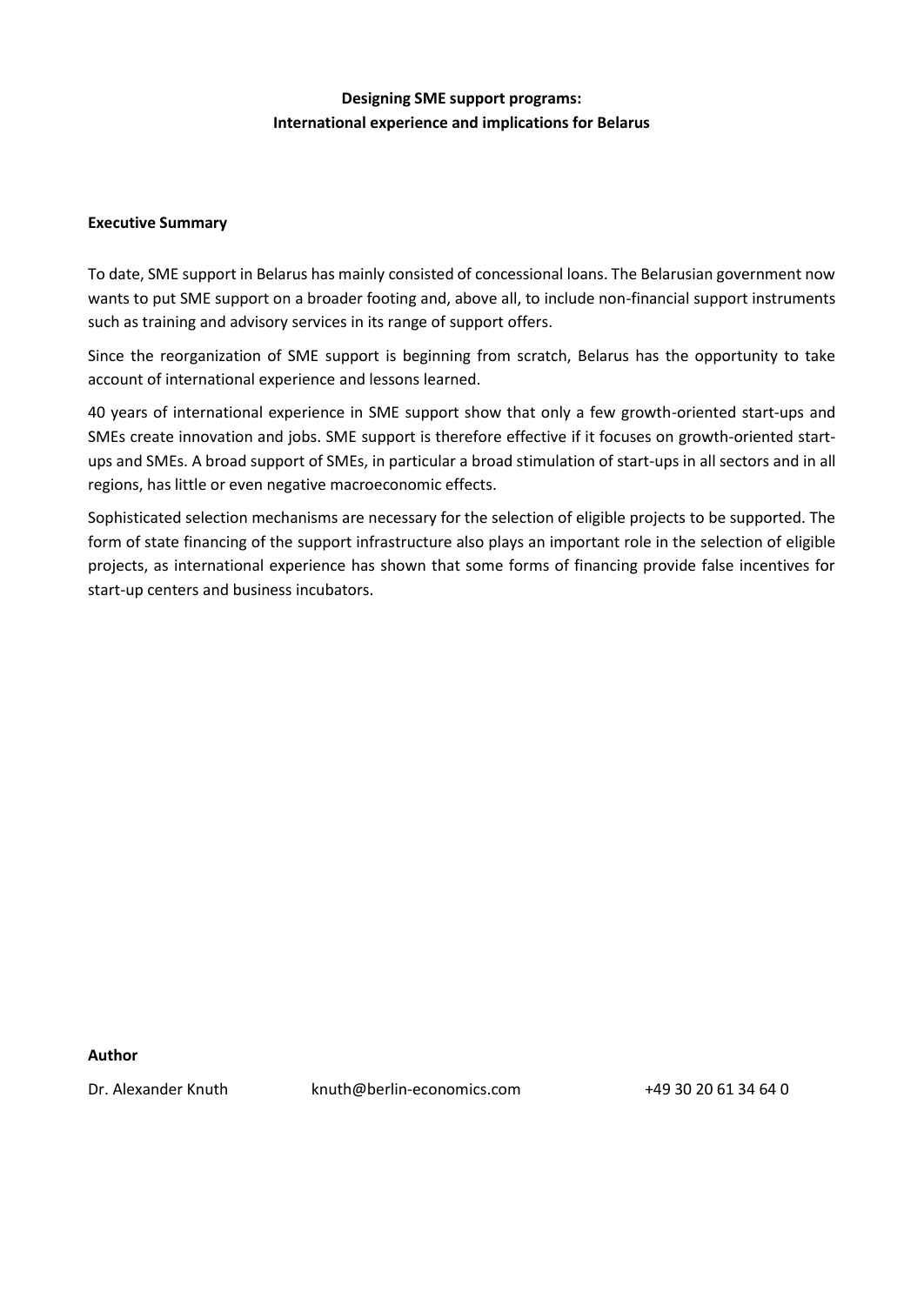# **Contents**

| $\mathbf{1}$   |  |  |  |  |  |
|----------------|--|--|--|--|--|
| $\overline{2}$ |  |  |  |  |  |
| 2.1            |  |  |  |  |  |
| 2.2            |  |  |  |  |  |
| 3              |  |  |  |  |  |
| 3.1            |  |  |  |  |  |
| 3.2            |  |  |  |  |  |
| 3.3            |  |  |  |  |  |
| 4              |  |  |  |  |  |
| 5              |  |  |  |  |  |
|                |  |  |  |  |  |
|                |  |  |  |  |  |
|                |  |  |  |  |  |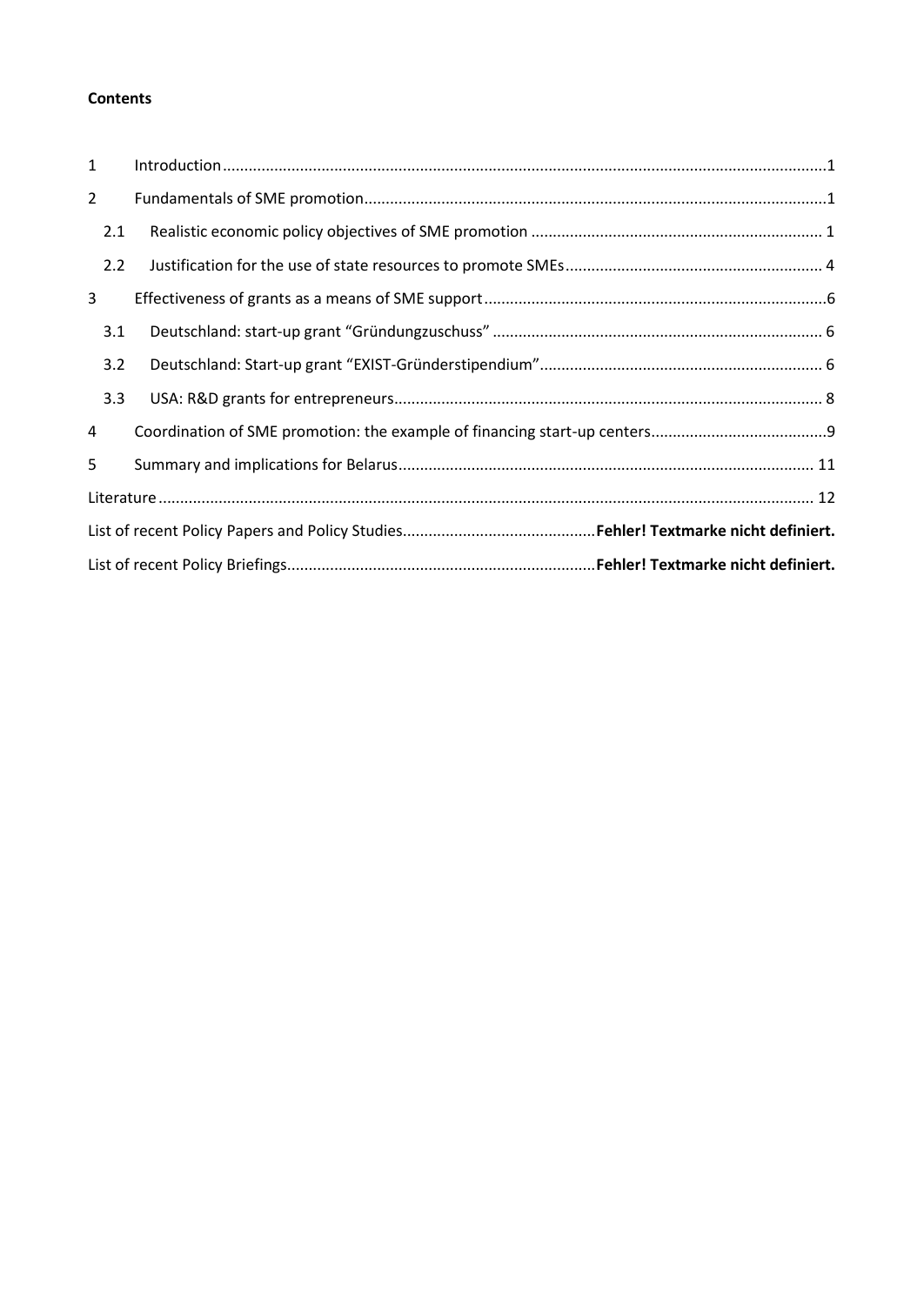# <span id="page-4-0"></span>**1 Introduction**

The promotion of small and medium-sized enterprises (SMEs) in Belarus has so far been based mainly on financial support in the form of concessional loans.

The Belarusian government plans to modernize and broaden the scope of SME support. A range of modern instruments for SME promotion is to be implemented.

GET Belarus aims at contributing to the reform process with this paper.

First, the paper discusses what expectations politicians can realistically have regarding the impact of SME promotion programs. In particular, if state funds are to be used for SME promotion, the results of SME promotion must be placed in relation to overall economic welfare. International scientific studies are used for this purpose.

The following section 3 outlines some best practice examples for grants as a form of start-up support. The Belarusian side had expressed a particular interest in the effectiveness of grants as a means of SME support.

Section briefly discusses several mechanism of allocating public financial resources to finance the offer of non-financial SME support such as training and consulting.

# <span id="page-4-1"></span>**2 Fundamentals of SME promotion**

## <span id="page-4-2"></span>*2.1 Realistic economic policy objectives of SME promotion*

Policy makers often have high expectations regarding the outcome of a policy that is aimed at supporting and promoting the development of small and medium-sized enterprises (SME).

The most popular expectations include: the SME can create jobs, contribute to the countries innovation and technological development and enhance the economic transition process. These expectations are valid, but there is a widespread misunderstanding of scientific research in the public discussion: It is not the SME sector in its entirety that creates jobs. It is only those companies that grow out of the small and medium-sized stage that create jobs and innovation, according to long-term scientific research.<sup>1</sup>

In other words, it is only the growth of companies that leads to positive effects for the economy.

Supporting SMEs for their sake is by no means a recommendable objective. Table 1 (see below) illustrates strikingly the fact that having a big SME sector is not a success itself.

Table 1 might even suggest instead, that there is a reciprocal correlation between the economic development of the country and the size of the SME sector: the most developed economy in the table has got the smallest SME sector. Such a correlation holds not true for all countries world-wide but it demonstrates that the size of the SME sector should not be a policy objective for its sake.

 $1$  Audretsch (2003b); Storey (1994); Van Stel/Storey (2004); Shane (2003).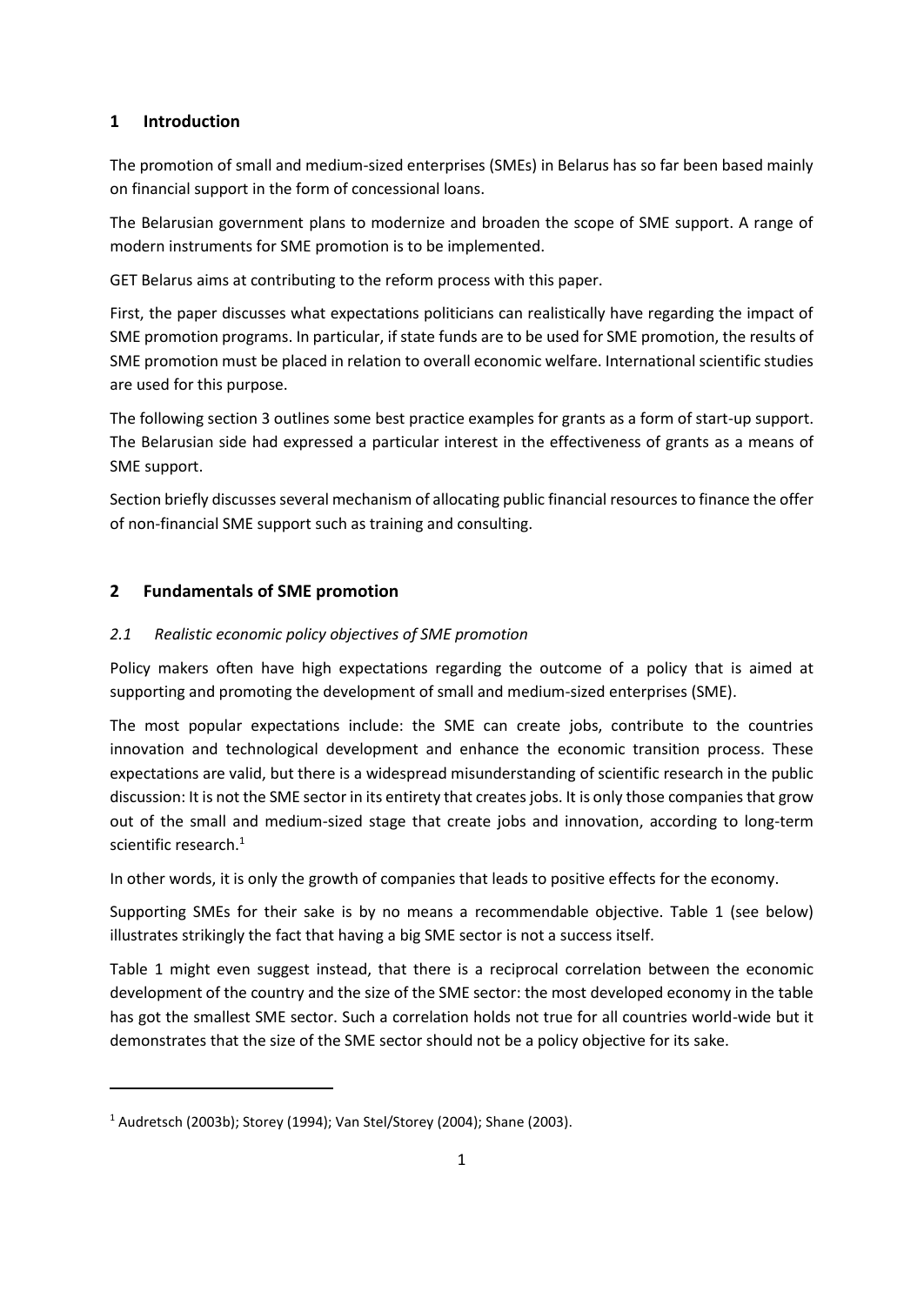## **Table 1: The size of the SME sector in different European countries**

| <b>SME's share of</b> | <b>Bulgaria</b> | <b>Poland</b> | <b>EU 28</b> | Germany |
|-----------------------|-----------------|---------------|--------------|---------|
| <b>Enterprises</b>    | 99.8%           | 99.8%         | 99.8%        | 99.5%   |
| <b>Employment</b>     | 75.4%           | 68.1%         | 66.4%        | 63.2%   |
| <b>Value Added</b>    | 65.2%           | 51.4%         | 56.8%        | 54.0%   |

*Sources: Eurostat 2018*

The productivity of medium-sized enterprises is higher than those of micro and small enterprises in all the countries shown. The share of medium-sized enterprises in employment corresponds to the share of medium-sized enterprises in value added in all countries listed in Table 1.

The productivity of micro enterprises is the lowest in all the countries shown, in other words the share of micro enterprises in employment is much higher than their share in value added in all countries listed in Table 1, which means that micro enterprises produce less value added per employee.

Moreover, according to scientific research, micro-enterprises and small enterprises

- are especially prone to closure and thus most vulnerable to economic shocks,
- (on average), usually have lower productivity than big private enterprises,
- (on average), usually pay lower wages then big private enterprises do,
- (on average), provide less training for their employees then big private enterprises do.

That is why a policy that attempts to keep companies at micro and small level - or even hinders growth - is counterproductive.

**Conclusion 1:** A modern SME policy helps companies to overcome their liabilities of newness and their liability of smallness and helps them to grow out of a premature stage until they reach a sustainable size as medium-sized private enterprises or big private enterprises.

Particular caution is needed if SME policy is linked to the objective of regional economic development. Here we must warn against exaggerated political expectations.

Great Britain, for instance, has had painful experiences here. Great Britain's policy of promoting regional economic development through SME policy, especially by promoting start-ups, can be regarded as a failure.

In England, economic policy in the 1980s used a large budget to promote start-ups, the number of which actually increased, but the overall economic effect in terms of the number of jobs was zero in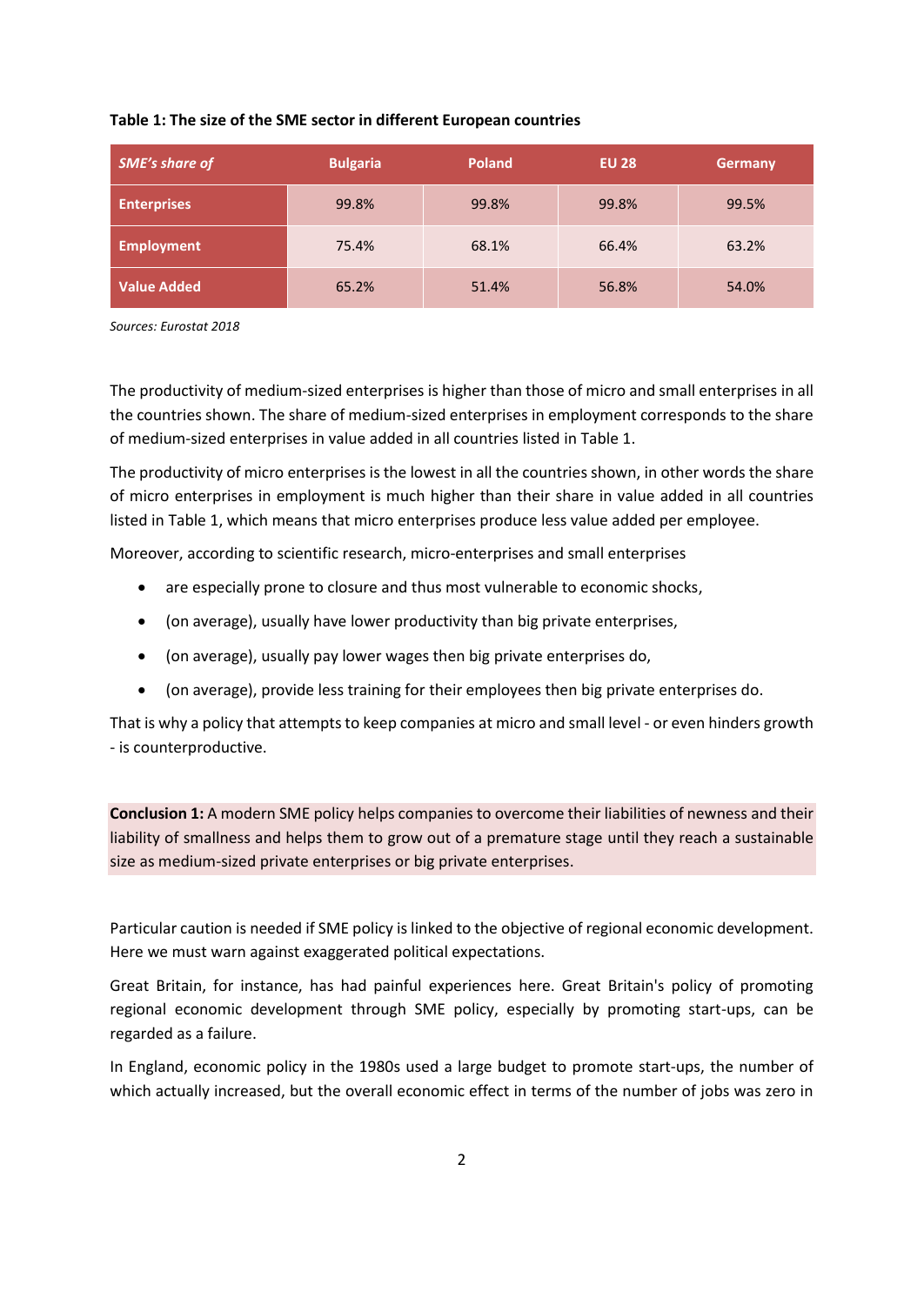the medium term. In the economically weak regions of north-east England, the effect was negative, i.e. the start-up support program destroyed jobs in the structurally weak regions.

The start-up promotion policy failed particularly in regions in England which were characterized by low levels of education, low levels of home ownership, low-house prices, high unemployment, low levels of research and development and low proportions of business service employment.

As a direct effect of start-up support, unemployment initially fell for a short period, as more and more unemployed people became small entrepreneurs.

If individuals in economically underdeveloped regions start new firms that are financed initially from public funds and at the same time are heavily concentrated in low-skill personal services, then their short-term effect will be to displace existing competitors on grounds of price.

The 1990s saw a shift in Great Britain's SME policy, away from start-up promotion and towards providing support for existing SME with growth potential.

Whilst these policies were being implemented in Great Britain—and specifically in England—different policies were being adopted in Scotland in the 1990s. At a time when English policies focused upon growth businesses, Scottish policy makers became concerned that their new firm formation was much lower than that of England. To address this, Scotland launched its Business Birth Rate Policy in 1993. This program cost £140 m over the period until 2002. Its task was to close the gap between new firm formation rates in Scotland and those of the rest of UK by the end of the 1990s. In 2001 the policy was reviewed and it was concluded that it had failed to reach its main target. Following the review an overhaul took place, with Scottish SME-policy being less explicitly focused on raising new firm formation in underdeveloped regions.<sup>2</sup>

In Germany, too, in the 1990s it was only the small and medium-sized knowledge-based and high-tech companies that created jobs overall, while all other companies cut jobs net.<sup>3</sup>

The majority of scientists therefore recommend that economic development policy should not be based on the number of start-ups but on the quality of the start-ups, and that support programs should therefore be concentrated on a small number of companies. The difficulty lies in the selection of beneficiaries, because there are no reliable indicators and no guarantee solution to create growth and jobs. For this reason, funding programs must be subject to constant monitoring and regularly adjusted. 4

<sup>2</sup> Mueller et al., 2008.

<sup>&</sup>lt;sup>3</sup> Audretsch, 2003.

<sup>4</sup> Landström, 1998.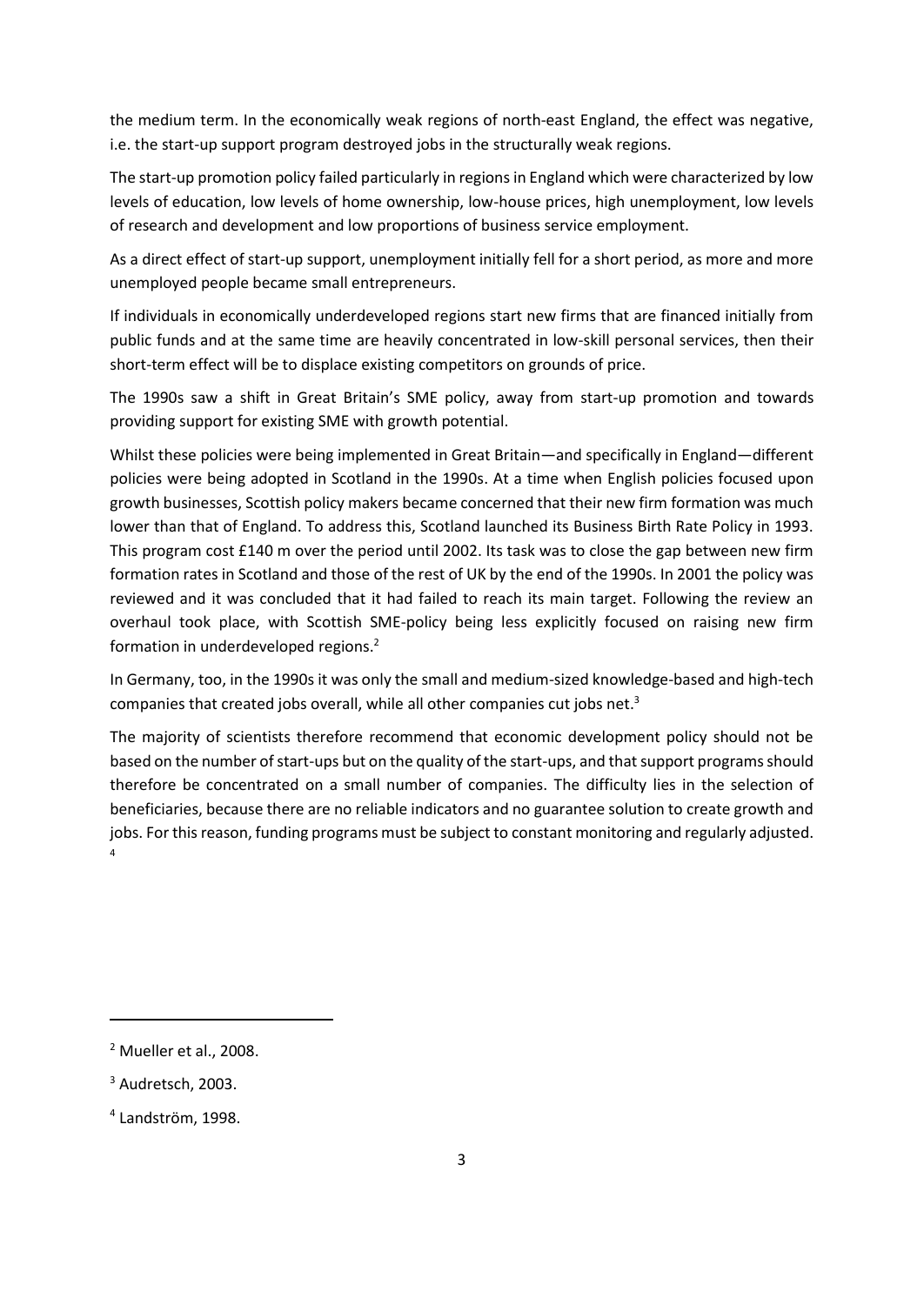#### <span id="page-7-0"></span>*2.2 Justification for the use of state resources to promote SMEs*

However, even if one assumes positive macroeconomic effects from increased start-up activity, a positive correlation does not yet legitimize any economic policy intervention in the market economy mechanisms.

"Just because entrepreneurship is positively linked to performance does not automatically justify public policy intervention."<sup>5</sup>

A necessary condition for economic policy interventions is the existence of private sector failure in such a way that social benefits and costs deviate from private benefits and costs, i.e. external effects arise.

The sufficient condition is, moreover, that the intervention of economic policy, after deduction of the costs of the intervention, has an overall positive net welfare effect, because paying for the start-up promotion policy from the public budget means less resources for other purposes.

This is all the more true since direct SME support measures also entail the risk of negative effects, above all the risk of distortions of competition, the adverse selection of unsuitable business projects and the misappropriation of subsidies. 6

For instance, a deadweight effect refers to the situation in which less efficient or less ambitious entrepreneurs are given subsidies, and remain in the market as long as they can use the subsidy; these entrepreneurs do not need such subsidies for improving their business. A substitution effect arises when less efficient entrepreneurs are given an artificial seedbed, while market competition would have induced them to leave the market. These effects advocate a policy oriented towards ambitious entrepreneurs.<sup>7</sup> This is discussed in the next section.

It must be shown that the economy as a whole benefits from SME support measures, both macroeconomically and individually, and that the advantages of the beneficiaries are weighed against the disadvantages of the burdened.

From theoretical and empirical research, there are several approaches to justifying start-up support measures:

The first approach sees evidence of market failure due to the existence of external effects in the form of knowledge spillovers. Start-up and innovation activities produce knowledge that cannot be fully internalized and is partly available as a public good. Abandoned start-up activities and failed companies also produce knowledge and experience for society, especially for the region, because knowledge spillovers require spatial proximity. One can also learn from failure. The experiences from discontinued start-up projects and failed companies have a positive effect on the performance of other companies.<sup>8</sup>

7 Stam et al., 2006.

<sup>5</sup> Audretsch, 2003.

 $6$  Koch, 2001.

<sup>8</sup> Acs/Storey, 2004.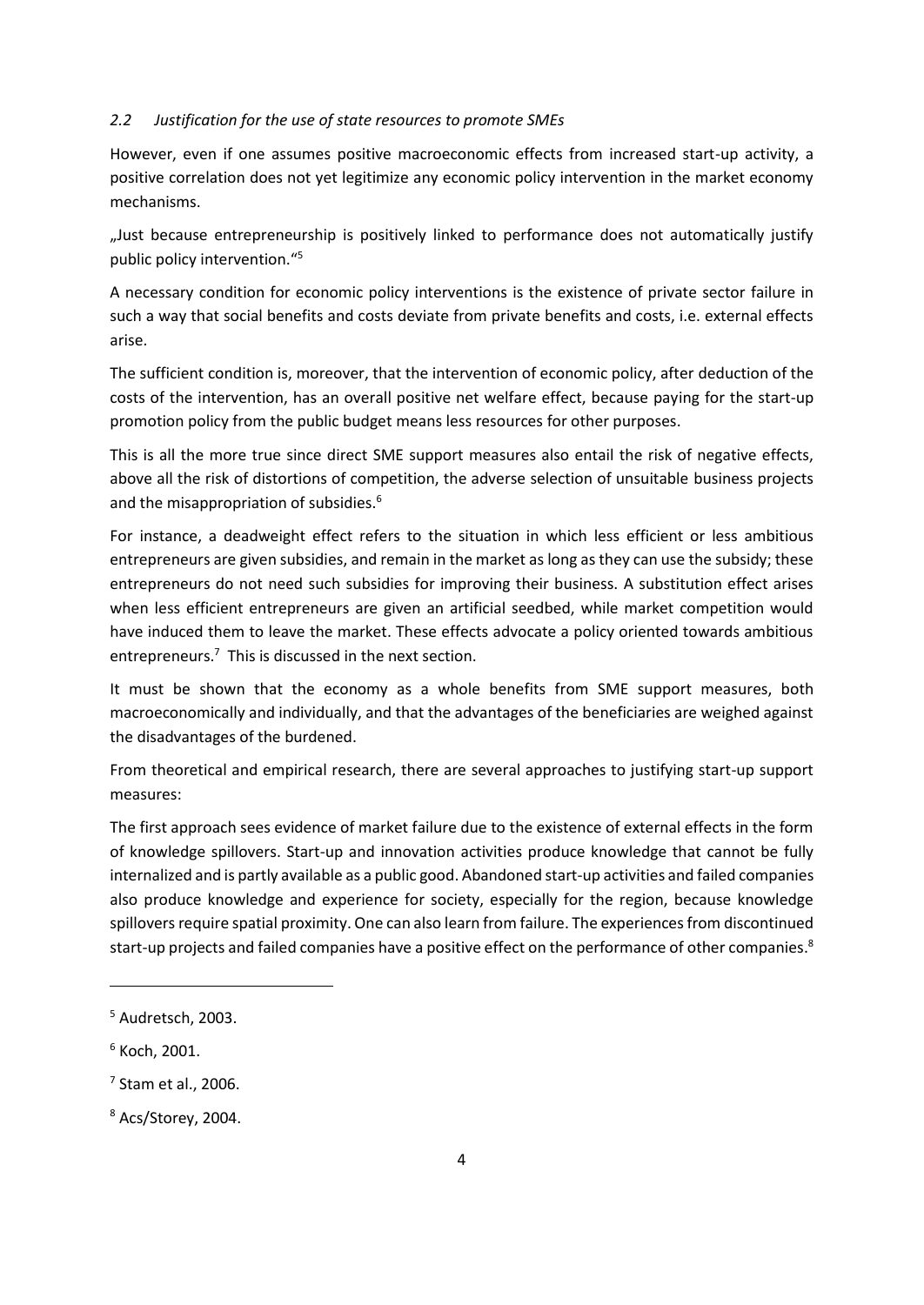However, private investors cannot appropriate the social benefits of the knowledge spillovers that they produce. 9

From a macroeconomic point of view, underinvestment will therefore occur. The higher the uncertainty associated with the innovation or start-up, the stronger this effect will be. This is particularly the case for knowledge-based and technology-oriented start-ups and SME: the newer and more innovative the products and services, the more difficult it is to forecast the market potential and the market development.<sup>10</sup>

From a macroeconomic point of view, however, it can make sense to have innovative technologies and business models developed, even if the uncertainty associated with setting up a business is prohibitively high for the private actor. Privately owned academic spin-offs are a particularly effective instrument for the commercialization of uncertain technologies, because they exploit inventions from early-stage technologies that are not licensed by established companies because they are still too far from market maturity from the point of view of the development process, according to the scientific empirical studies.<sup>11</sup>

The second argument for the legitimation of SME promotion refers to a positive contagion effect: The first generations of founders and successful entrepreneurs function as role models and motivate and inspire others. 12

The third approach relies on a market failure in providing the start-ups with financial capital and financial guarantees through adverse selection due to asymmetric information distribution between SMEs and financial institutions.<sup>13</sup>

The fourth argument is a rather weak argument of the second-best logic and states that the subsidization of jobs through start-up support is superior in efficiency to most other measures of subsidizing jobs. 14

<sup>9</sup> Knott/Posen, 2005; Audretsch, 2003.

<sup>10</sup> Eckhardt/Shane, 2003; Storey, 1994.

<sup>11</sup> Shane, 2005.

<sup>12</sup> Greve, 1995; Shane, 2005.

<sup>13</sup> Storey, 1994; Murray, 1998; Koch, 2003; Wagner/Knuth, 2007.

 $14$  For example, each job created by an academic start-up in the GET UP start-up support network in Thuringia cost an average of around 16,500 euros in subsidies, which is quite low compared to other job subsidies: Lautenschläger/Haase, 2006.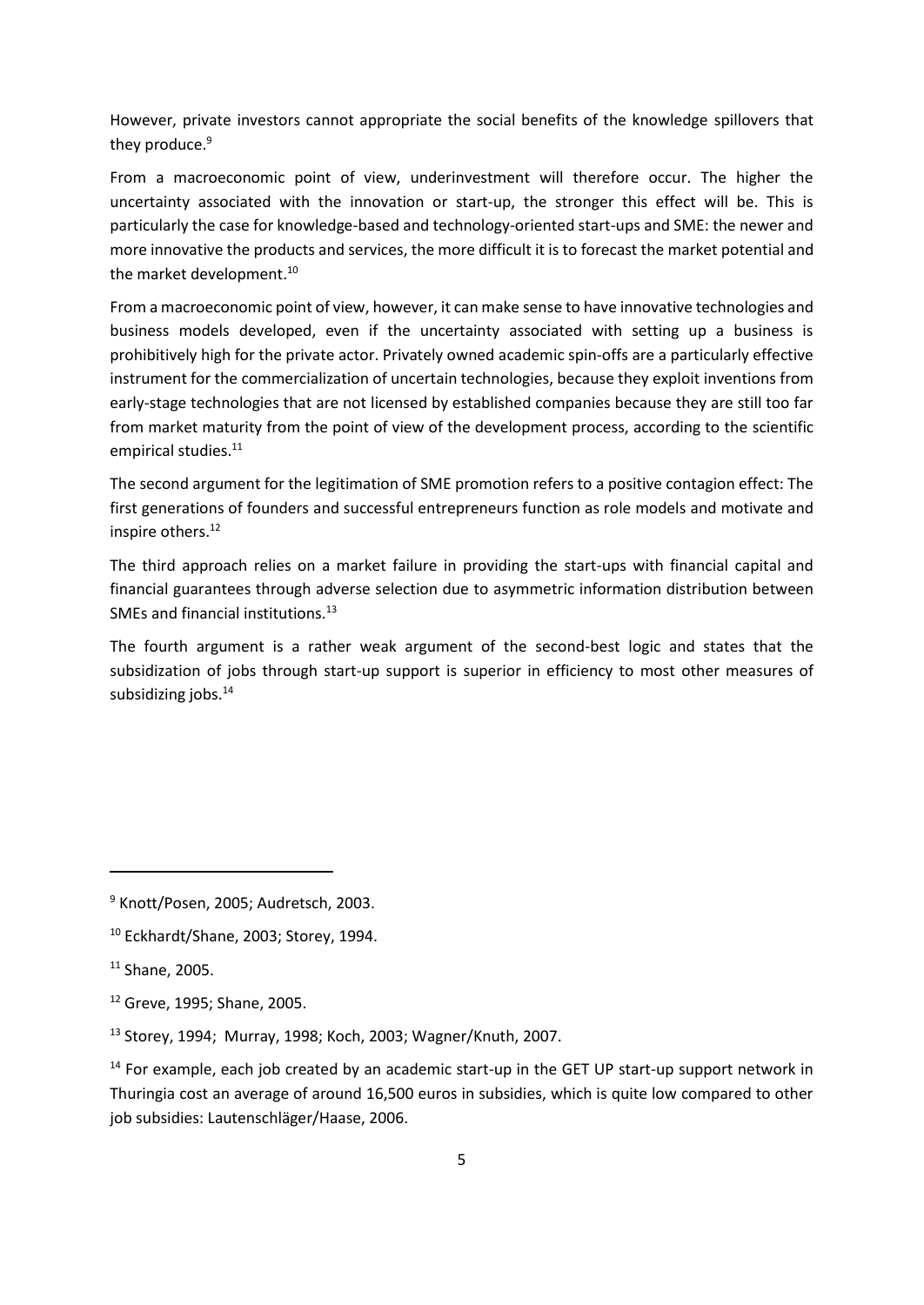## <span id="page-9-0"></span>**3 Effectiveness of grants as a means of SME support**

### <span id="page-9-1"></span>*3.1 Deutschland: start-up grant "Gründungzuschuss"*

The objective of the start-up subsidy *"Gründungzuschuss"* was explicitly not to encourage people to set up a business, but to increase the probability of their start-up survival. Start-ups that are started exclusively on the basis of a grant are much more likely to fail.

The start-up grant was introduced in the summer of 2006. According to this, people who are entitled to unemployment benefit and want to start a business, receive a subsidy for the first nine months of their business amounting to the last unemployment benefit they had received. The subsidy can only granted if an experienced independent private business consultant confirms the viability of the planned enterprise on the basis of the business plan drawn up.

The short-term objective of the start-up subsidy was to provide these founders with a living during the start-up phase. Between 2006 and 2010, more than 100,000 people were supported each year.

Five years after starting a business, 70 per cent of the subsidized business were still alive and viable, 20 per cent found another regular employment, and less than 10 per cent registered as unemployed again.

In particular, the long-term survival rates (five years after the start of funding) are far above expectations. Previous studies on the general situation of start-ups observe survival rates of only 50 per cent after five years.

In addition, many of the beneficiaries of the *"Gründungszuschuss"* generate a higher income than before in dependent employment.

In order to prevent deadweight effects, the review of the business plan by a an experienced independent private business consultant was meant to ensure that only serious start-up projects with sufficient financial prospects are financed.

The deadweight effects can primarily be demonstrated if during the funding period itself or shortly thereafter there are high interruptions in self-employment and a return to dependent employment or unemployment. During this period, however, retention rates of 95 per cent and more were observed after one year. In this respect, deadweight effects were neglectable in this program.

**Conclusion 2:** The start-up subsidy program *"Gründungszuschuss"* was successful mainly because it focused on serious and promising start-ups with long-term growth potential. The projects were selected by self-selection and expert selection.

### <span id="page-9-2"></span>*3.2 Deutschland: Start-up grant "EXIST-Gründerstipendium"*

Since the spring of 2007, the EXIST Start-up Scholarship program *"EXIST-Gründerstipendium"* has been supporting the maturation of a business idea into a business plan, the development of marketable products and services and the targeted preparation of a business start-up in order to stimulate the number of demanding innovative academic spinoffs. In addition to providing financial security for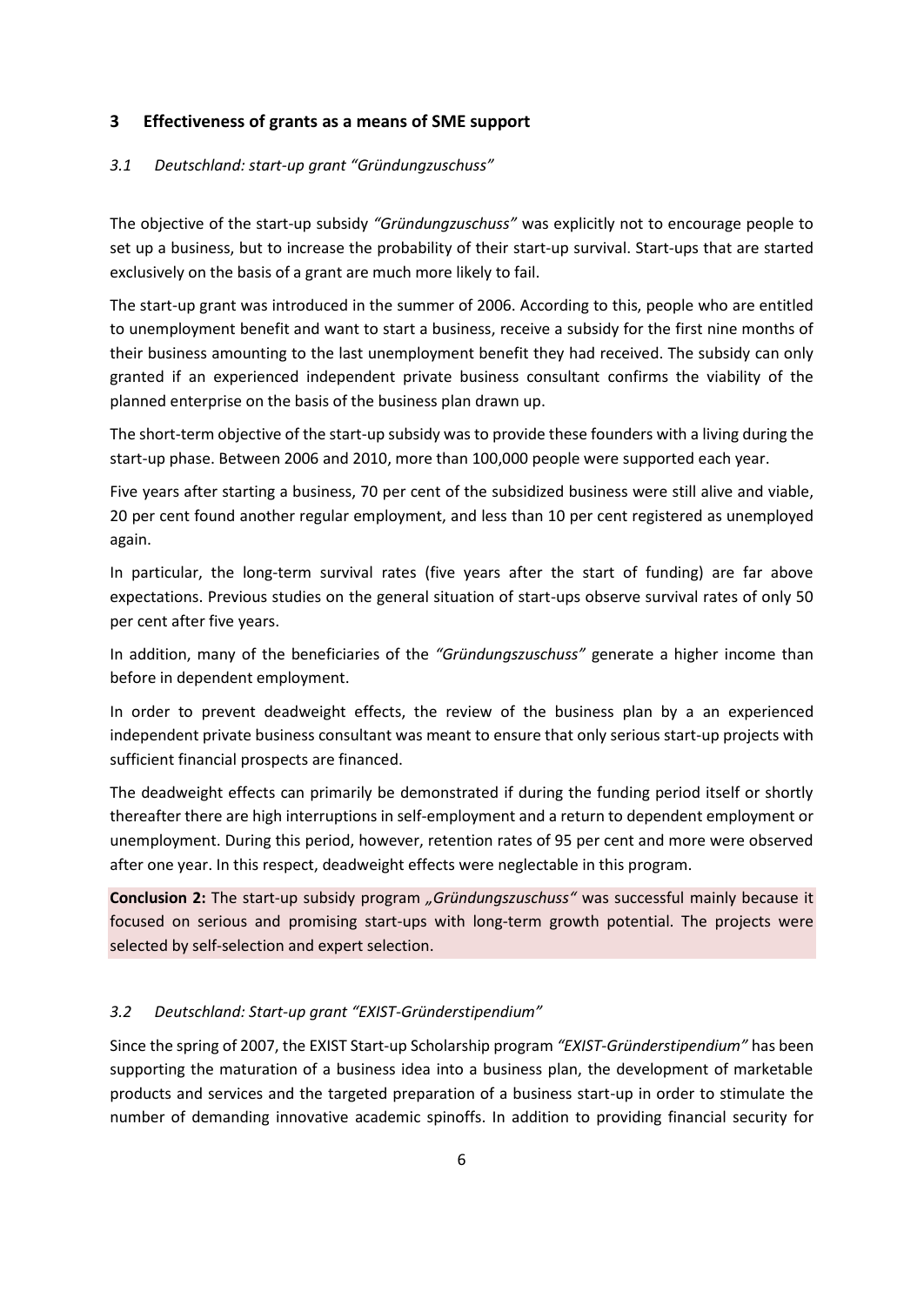founders in the pre-start-up phase, the goals also include guiding students, graduates and scientists towards entrepreneurial independence and founding their own company, as well as qualifying them to think and act entrepreneurially.

The start-up projects are supported in the form of personal scholarships for a maximum of three persons per project. The amount depends on the status (graduation) of the nascent entrepreneurs: Graduates with a university degree receive a scholarship of  $\epsilon$  2,000, while those with a doctorate receive a scholarship of  $\epsilon$  2,500. In addition to the personal scholarship, material expenses of up to 17,000 € can be reimbursed, and an additional 5,000 € can be granted for start-up-related coaching and start-up counselling. The maximum duration of the scholarships is one year.

The scholarship is intended to enable those interested in setting up a business to work out the planned business model without major personal risks, to examine its feasibility and viability and to implement key implementation steps.

The target group are scientists universities as well as university graduates and former scientific employees.

Between 2007 and the end of 2012, a total of € 70.6 million in subsidies was committed for 875 startup projects. The majority of the funded start-up projects are in the range of €70 to €100,000.

The support offered is aimed at start-up projects whose business idea is based on technical product or process innovations.

In order to prevent deadweight effects, very high demands were placed on the application documents.

Firstly, the grant application must contain a draft business plan of approx. 20 pages as well as a projectrelated work plan with a detailed description of tasks and milestones and deadlines.

Secondly, the applicants must give up their previous activities for the funding period of one year, which implies that the applicants already have a pronounced intention and vision to found a company.

Due to these prerequisites, the commitment of the applicants is proven. In other words, a selfselection mechanism ensures that only highly convinced and highly committed nascent entrepreneurs apply for the grant.

Thirdly, applicants must be supported by universities or research institutions and be integrated into a start-up support network. The university or research institution must provide a mentor and a workplace to the grant recipients, as well as a guaranteed free use of its infrastructure. The university or research institution must be able to draw on a broad and interlinked range of services for start-up support and coaching.

The applications get reviewed by a board and several market experts and technology experts. Despite the high prerequisites, the experts and the board reject quite a number of applications. Between 2007 and 2011

- 73% of the start-up projects based on internet technologies were rejected,
- 31% of the start-up projects based on biotechnologies were rejected,
- 37% of the start-up projects from the area of software solutions were rejected.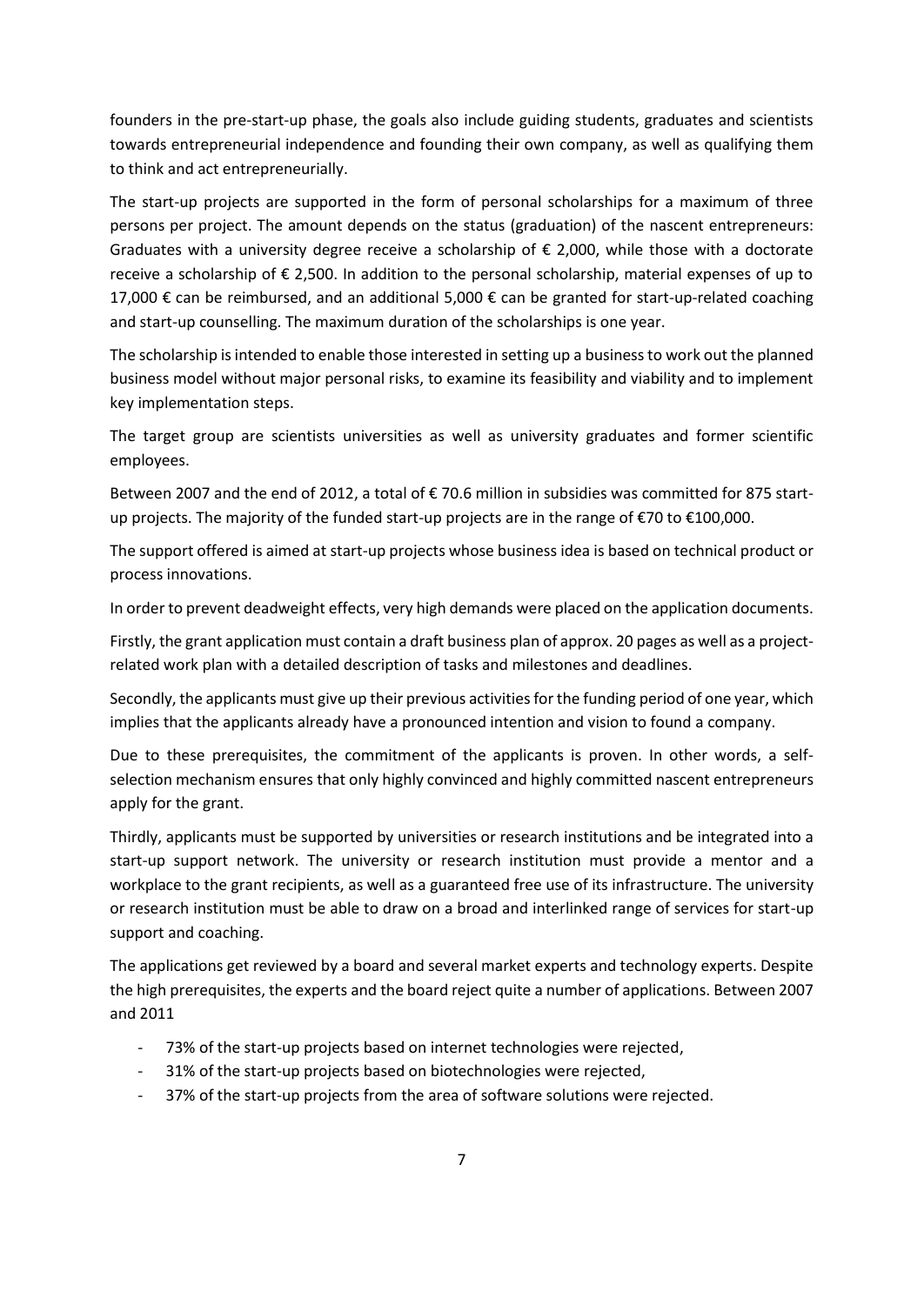The key figures on the effectiveness of the program in the period 2007-2011:

- 78% of the granted projects led to the foundation of a company.
- 84% of the founded companies survived the first 5 years.

**Conclusion 3:** The start-up subsidy program *"EXIST Gründerstipendium"* was successful, because it focused on serious and promising start-ups with long-term growth potential, targeted high-educated people und made use of a multi-tier selection process combining self-selection mechanism and selection by market experts and technology experts.

# <span id="page-11-0"></span>*3.3 USA: R&D grants for entrepreneurs*

The largest single grant provider for high-tech entrepreneurs in the United States is the SBIR (Small Business Innovations Research) grants program, which provides about \$2.2 billion annually. The U.S. Congress first authorized the SBIR program in 1982 to strengthen the U.S. high-tech sector and support small firms. While the SBIR program is important in itself, it also provides many targeted programs to subsidize new high-tech businesses, both nationally and globally.

The SBIR program consists of two phases. The first phase grants of \$150,000 are intended to finance the concept validation work for nine months. Phase 2 grants amounting to \$1 million will be used to finance the validation work over a period of nine months. Phase 2 grants of \$1 million, provided approximately two years after the first phase, are intended to finance demonstrations at later stages. The application process is time-consuming and takes between one and two months on a full-time basis.

In its application, the firm proposes to use the grant for research and development, but once the firm receives the lump sum payment, it will not be monitored or enforced to do so. However, to apply for Phase 2, the firm must demonstrate progress in Phase 1 of the project. No sharing of private costs is required, the state does not require any share capital and does not claim any intellectual property rights.

An evaluation study of 7,436 applicants from small high-tech firms with budgets in excess of \$884 million between 1983 and 2013 found that early-stage grants had a strong positive impact on patent issuance, finance, revenue, survival and successful completion of urban activities. The grant is useful because it allows the firm to invest in reducing technological uncertainty, making it more viable for investment.

**Conclusion 4:** To the extent public funds are used to subsidize applied private sector R&D, the authors of the evaluation of the SBIR program suggest that more grants to small, young firms on a one-time basis may be more effective in stimulating innovation than fewer larger grants that follow firms through multiple stages of technology development.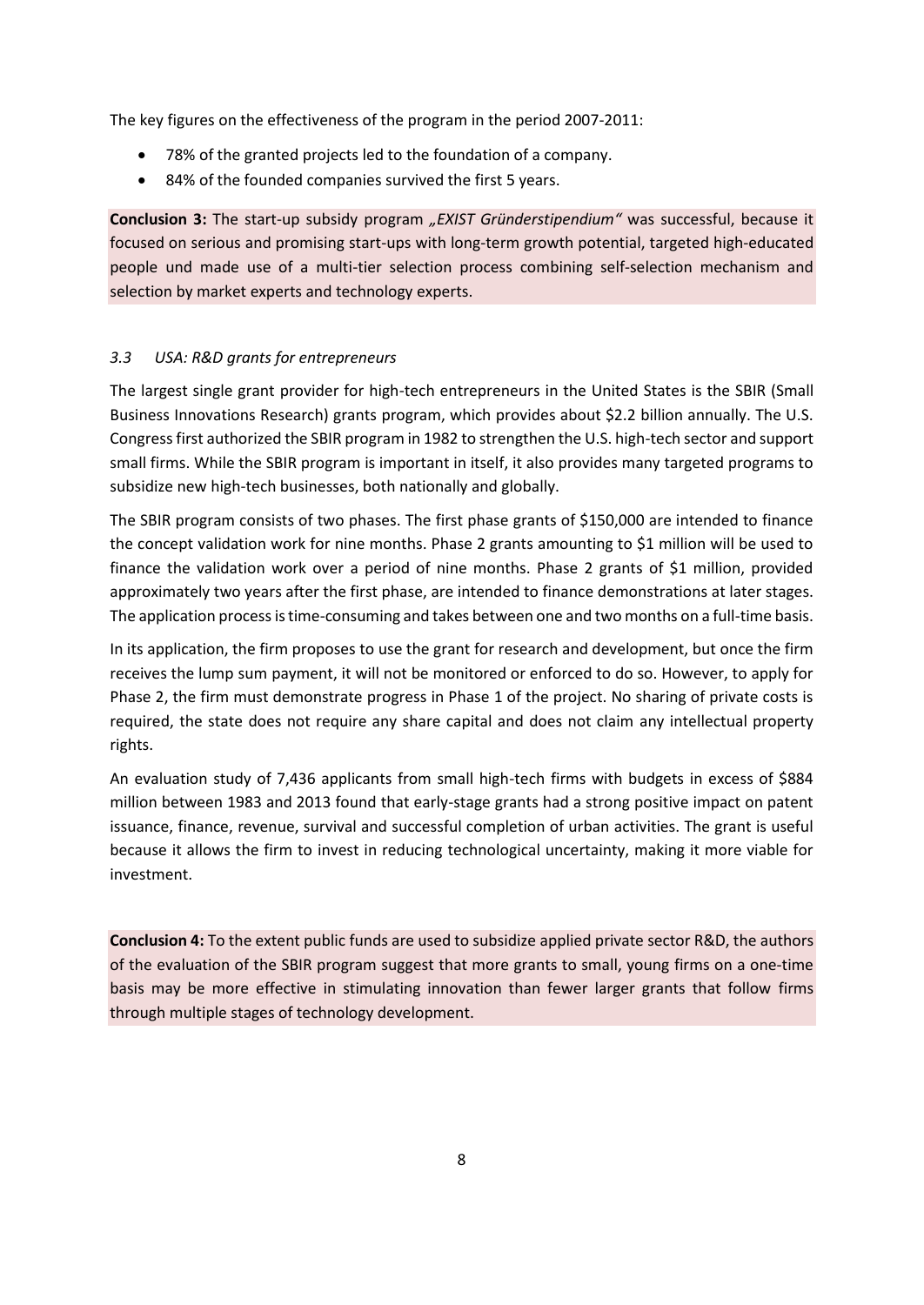## <span id="page-12-0"></span>**4 Coordination of SME promotion: the example of financing start-up centers**

As mentioned in the introductory chapter "Fundamentals of SME support", the selection of projects to be supported plays an essential role for the effectiveness of the measures.

The successful practical examples from section 3 have in common that they use a mature selection mechanism.

A selection mechanism that combinesself- and external selection and best uses multi-level filters must be taken into account in the design and coordination of the funding programs.

Using the example of start-up support in the form of advice and coaching in start-up centers, the following section will briefly explain how an efficient selection of projects is promoted or hindered by the way in which start-up centers are financed.

There are basically four types of founders:

- 1. Fast-Track
- 2. Stay-Short
- 3. Stay-Long
- 4. Stop

*1. Fast-track-founders* are people who have a sufficient level of ability and need little additional knowledge. They can also successfully set up a business without the support of a start-up center or a business incubator.

*2. Stay-short-founders* are people who already have the necessary skills and knowledge for a successful start-up. With little, but targeted support, they can soon reach the stage of start-up maturity.

*3. Stay-long-founders* are people with promising business ideas whose level of knowledge and ability is very low but basically capable of development. They can only successfully set up a business with prolonged process-oriented support.

*4. Stop-founders* are persons without an viable business idea or with a low, non-developable level of ability. In spite of flanking support, they will not be able to create a business in the foreseeable future, or at best one with little prospect of success. This group of people should be advised not to set up a business.

An economically sensible allocation of subsidies as well as human capital requires the correct identification of the appropriate types of start-ups, the precise management of these types of startups and the discouragement of *Stop-Founders* from starting a business. This can only succeed if intermediaries are active on a broad basis who, unlike in pure seminar operations, not only transfer knowledge, but also train the skills of the founders at the same time. An efficient support consists of giving the young entrepreneurs targeted feedback on their decisions in the founding process and enabling them to think through their planning steps to the end. As a result, the internal risk of founding a company is minimized and with it the fear of failure.

In order to achieve a skillful interlocking of self- and external selection, multi-stage selection filters are important: An unfiltered offer from the start-up-centers or incubators would lead to deadweight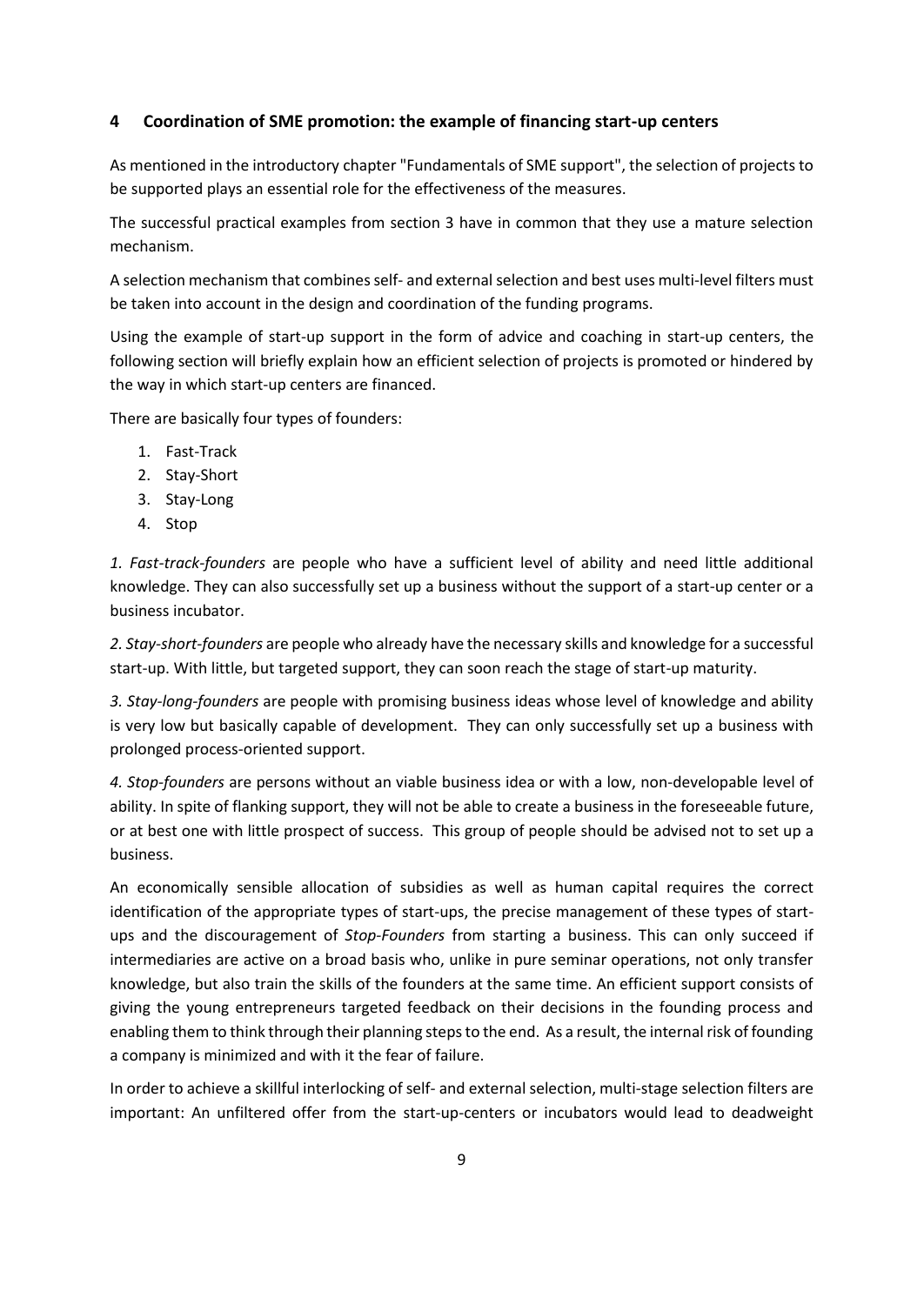effects with *Fast-track-founders* and would go up in smoke with *Stop-founders*. An early identification of the individual profile ensures that first and foremost the developable and thus worthy *Stay-short-Founder* and *Stay-long-founder* receive support.

In order to do so, the financing structures of the start-up centers and/or business incubators must take into account the need and effort for differentiation and multiple filters. The prerequisite for maintaining the necessary multiple filters is the appropriate allocation of public financial resources to the start-up centers and/or business incubators.

## **Disadvantages of vouchers or consulting cheques**

A participant related billing of coaches, consultants and trainers via vouchers or consulting cheques would not take into account the different types of the founders and would set false incentives: The start-up centers and business incubators would then generally look after the participants once they have been won until the end of the measure, longer and more cost-intensively than actually necessary.

Also *Stop-founders*, which should be advised against a establishment already for their own protection, would run through the promotion programs to the end.

## **Disadvantages of target agreements for incubators**

With target agreements as the basis for financing the start-up centers and incubators, a concentration on *Fast-track-founders* and *Stay-short-founders* would be likely (creaming effect). These are the ones that require the least amount of support, since they already have almost all the prerequisites for a successful start-up.

Such a procedure can be fatal from a funding perspective. This is because start-up centers would then no longer encourage Fast-track-founder to set up immediately and would not advise Stop-founder to immediately advise against setting up. The incentive for differentiated support and activation of different types of founders can thus be lost.

### **Disadvantages of competitive tendering for the operation and financing of incubators**

A similar effect is to be feared if, in competitive tenders, decisions are based exclusively on price and the respective target groups are disregarded. The awards would go to the cheapest carriers with the most *Fast-track-founders* or *Stay-short-founders* requiring the least support. Start-up support would thus have led itself ad absurdum.

**Conclusion 5:** The best solution for all would be basic financing of the start-up centers and incubators, taking due account of fixed costs in conjunction with a target agreement that differentiates according to the types of founders.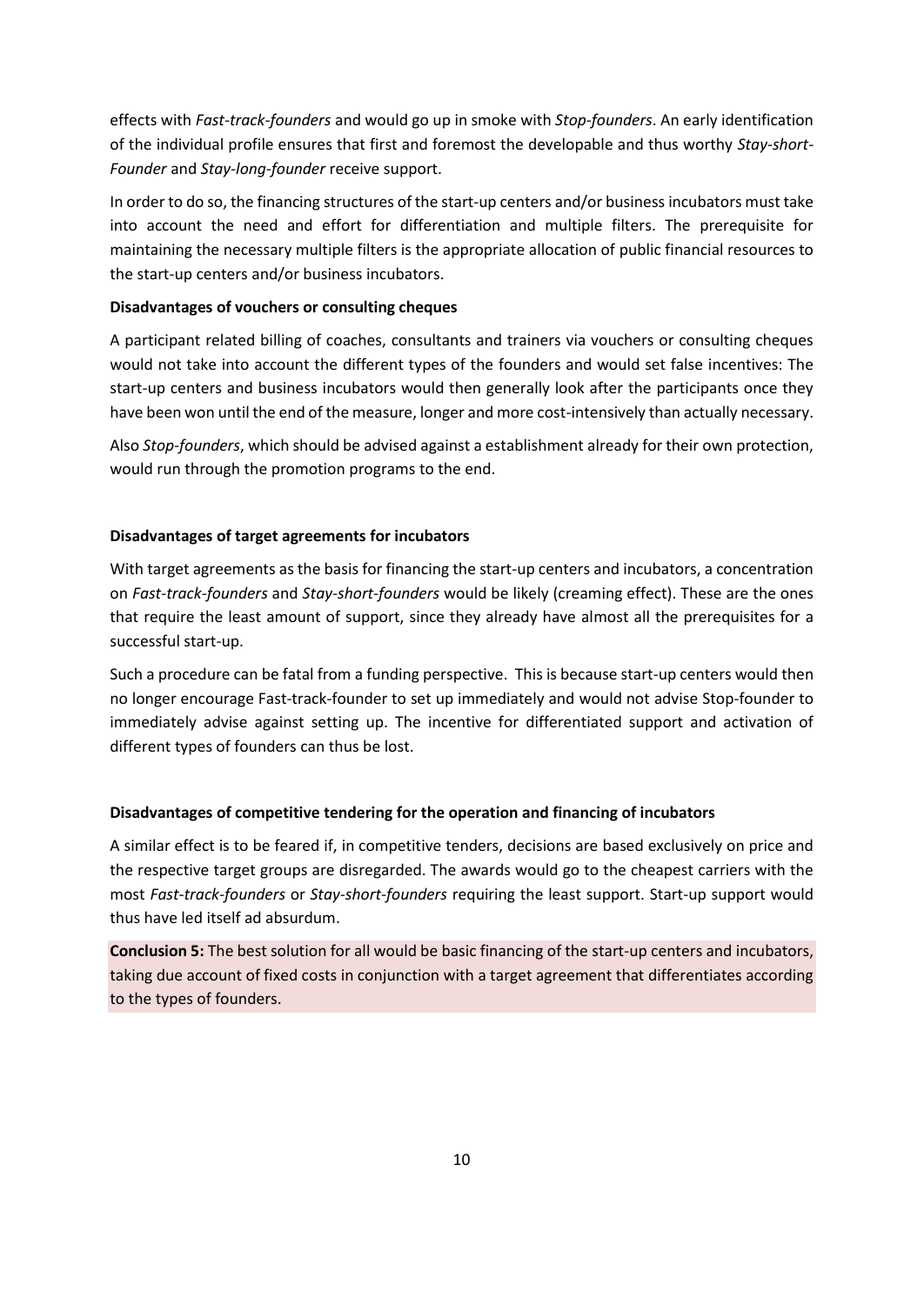## <span id="page-14-0"></span>**5 Summary and implications for Belarus**

Firstly, the large number of relevant studies quoted in section 2 is intended to underline that, after almost forty years of international experience in supporting SMEs in industrialized countries, scientists and politicians agree that SME support with financial grants and monetary assistance must concentrate on a few, growth-oriented companies.

The broad support with a watering can for all types of start-ups and SMEs produces little effect. The state funds spent on watering cans of financial subsidies and monetary measures are not in reasonable proportion to the economic effects and welfare effects achieved.

Secondly, against the background of international experience, a linking of SME promotion and the promotion of regional economic development must be regarded as very ambitious.

Thirdly, the outlined examples of successful support programs have one decisive success feature in common: they use an effective selection mechanism that combines self-selection and external selection, each in different ways. Since Belarus has the opportunity to completely redesign its support programs, we recommend learning from these successful selection mechanisms. Distribution mechanisms such as vouchers and tenders for funding non-financial support can lead to misguided incentives and can lead to distortions.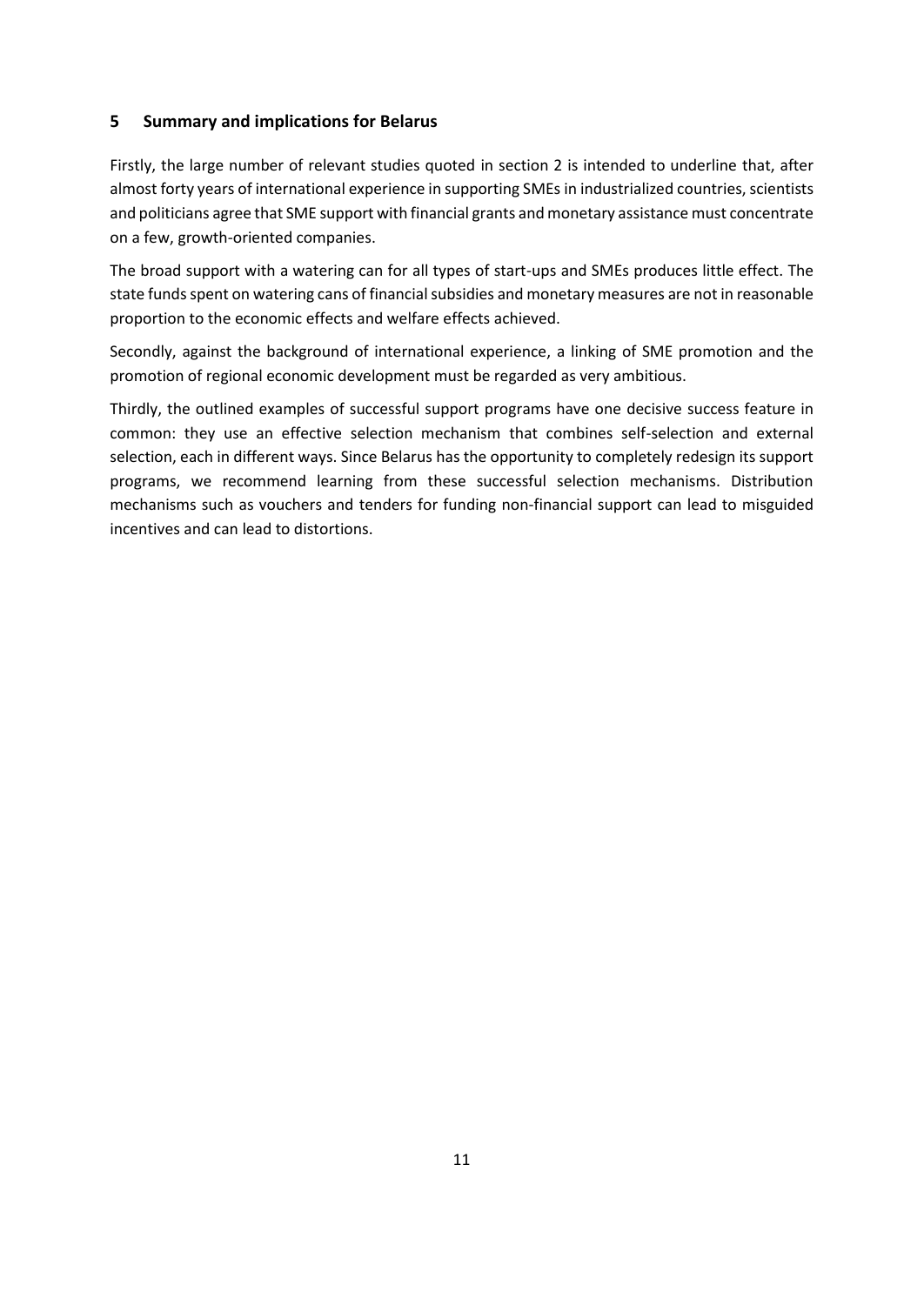## <span id="page-15-0"></span>**Literature**

Acs, Zoltan J./Storey, David J.: Introduction: Entrepreneurship and Economic Development. In: Regional Studies 38, 2004, pp. 871-877.

Audretsch, David B.: Entrepreneurship: A Survey of the Literature. London 2003.

Eckhardt, Jonathan T./Shane, Scott A.: Opportunities and Entrepreneurship. In: Journal of Management 29, 2003, pp. 333-349.

Greene, F. J./Storey, D. J.: An assessment of a venture creation programme - the case of Shell LiveWire. In: Entrepreneurship and Regional Development 16, 2004, pp. 145-159.

Greve, Arent: Networks and Entrepreneurship - an analysis of social relations, occupational background, and use of contacts during the establishment process. In: The Scandinavian Journal of Management 11, 1995, pp. 1-24.

Howell, Sabrina T.: Financing Innovation: Evidence from R&D Grants. In: American Economic Review 107 (4), 2017, pp. 1136–1164.

Knott, Anne Marie/Posen, Hart E.: Is Failure Good? In: Strategic Management Journal 26, 2005, pp. 617-641.

Koch, Lambert T.: Unternehmensgründung als Motor der wirtschaftlichen Entwicklung. In: Koch, LambertT./Zacharias, Christoph (Ed.): Gründungsmanagement. München [et al] 2001, pp. 23-35.

Koch, Lambert T.: Zwischen politischer Mode und ökonomischer Methode: Zur Logik von Gründungsförderungsnetzwerken. In: Walterscheid, Klaus (Hrsg.): Entrepreneurship in Forschung und Lehre. Festschrift für Klaus Anderseck. Frankfurt am Main 2003, pp. 149-165.

Kritikos, Alexander S.: Gründungszuschuss: ein erfolgreiches Instrument steht zur Disposition. DIW Wochenbericht, ISSN 1860-8787, Deutsches Institut für Wirtschaftsforschung (DIW), Berlin, Vol. 78, 2011, Iss. 45, pp. 16-21.

Kritikos, Alexander; Wießner, Frank: Existenzgründungen: Die richtigen Typen sind gefragt, IAB-Kurzbericht, No. 3/2004, Institut für Arbeitsmarkt- und Berufsforschung (IAB), Nürnberg, 2004.

Kulicke, Marianne/Kripp, Kerstin: Ergebnisse und Wirkungen des Förderprogramms EXIST-Gründerstipendium, Fraunhofer Institut für System- und Innovationsforschung, 2013.

Landström, Hans: Informal investors entrepreneurs. In: Technovation 18, 1998, pp. 321-333.

Lautenschläger, Arndt/Haase, Heiko: Gründungsförderung an Thüringer Hochschulen: zur Erfolgsanalyse des GET UP-Gründernetzwerkes. Jenaer Schriftenreihe zur Unternehmensgründung, Jena 2006.

Mueller; Pamela/Van Stel, André/Storey, David J.: The effects of new firm formation on regional development over time: The case of Great Britain. In: Small Business Econonmics 30, 2008, pp. 59–71.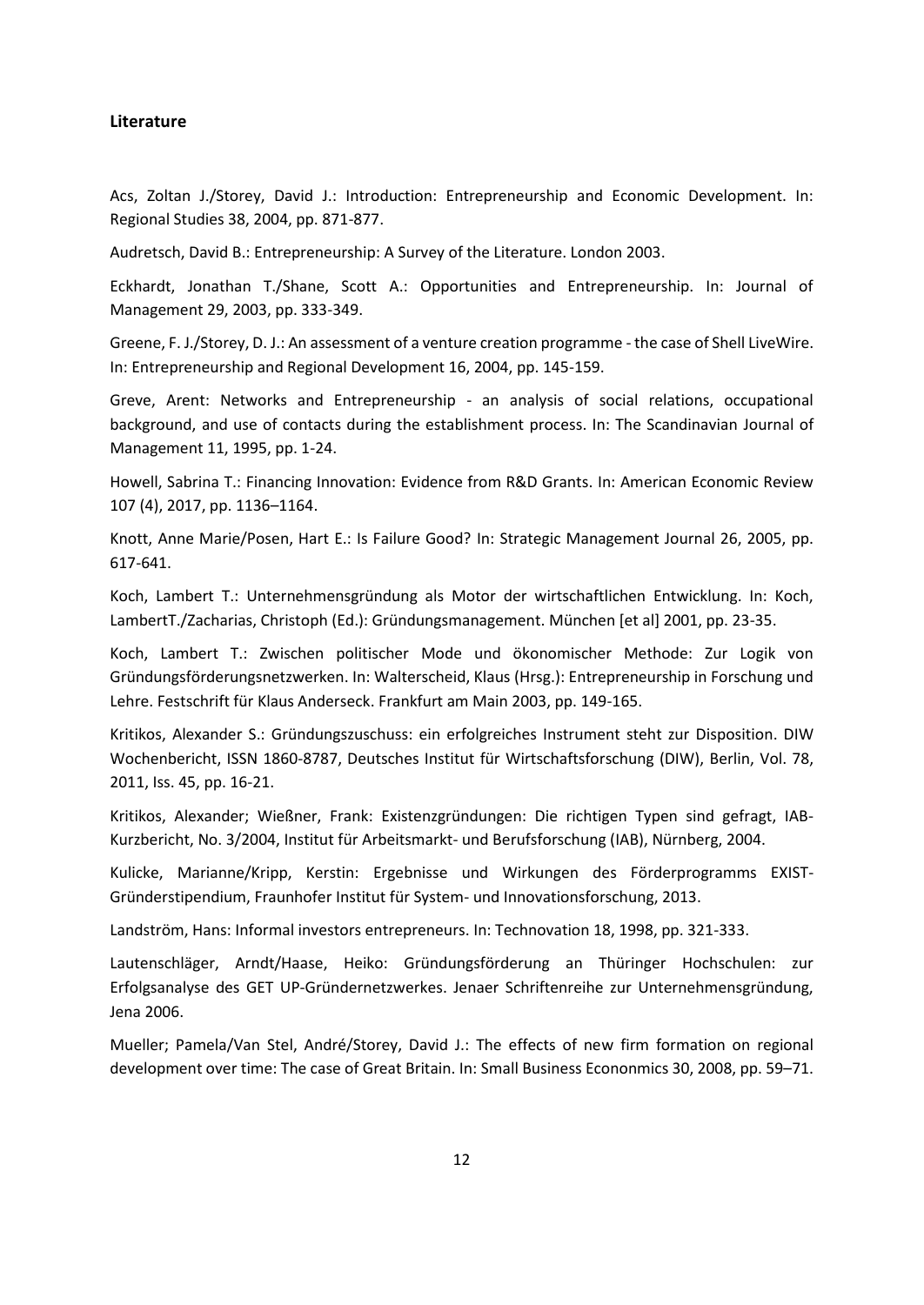Murray, Gordon C.: A Policy Response to Regional Disparities in the Supply of Risk Capital to New Technologybased Firms in the European Union: The European Seed Capital Fund Scheme. In: Regional Studies 32, 1998, pp. 405-419.

Shane, Scott: A General Theory of Entrepreneurship. Cheltenham, UK 2003.

Shane, Scott: Academic entrepreneurship: university spinoffs and wealth creation. Cheltenham [et al] 2005.

Stam, Erik/Suddle, Kashifa/Hessels, S. Jolanda A./Van Stel, André: High growth entrepreneurs, public policies and economic growth, Working paper series of EIM Business and Policy Research, 2006.

Storey, David J.: Understanding the Small Business Sector. London 1994.

Van Stel, Adriaan J./Storey, David J.: The Link between Firm Births and Job Creation: Is there a Upas Tree Effect? In: Regional Studies 38, 2004, pp. 893-909.

Wagner, Dieter/Knuth, Alexander: Regionale Gründungsinitiativen im Wissen¬schafts- und Hochschulbereich als strategische Partner von Regionalbanken. In: Schäfer, Bernhard (Ed.): Handbuch Regionalbanken. Wiesbaden 2007.